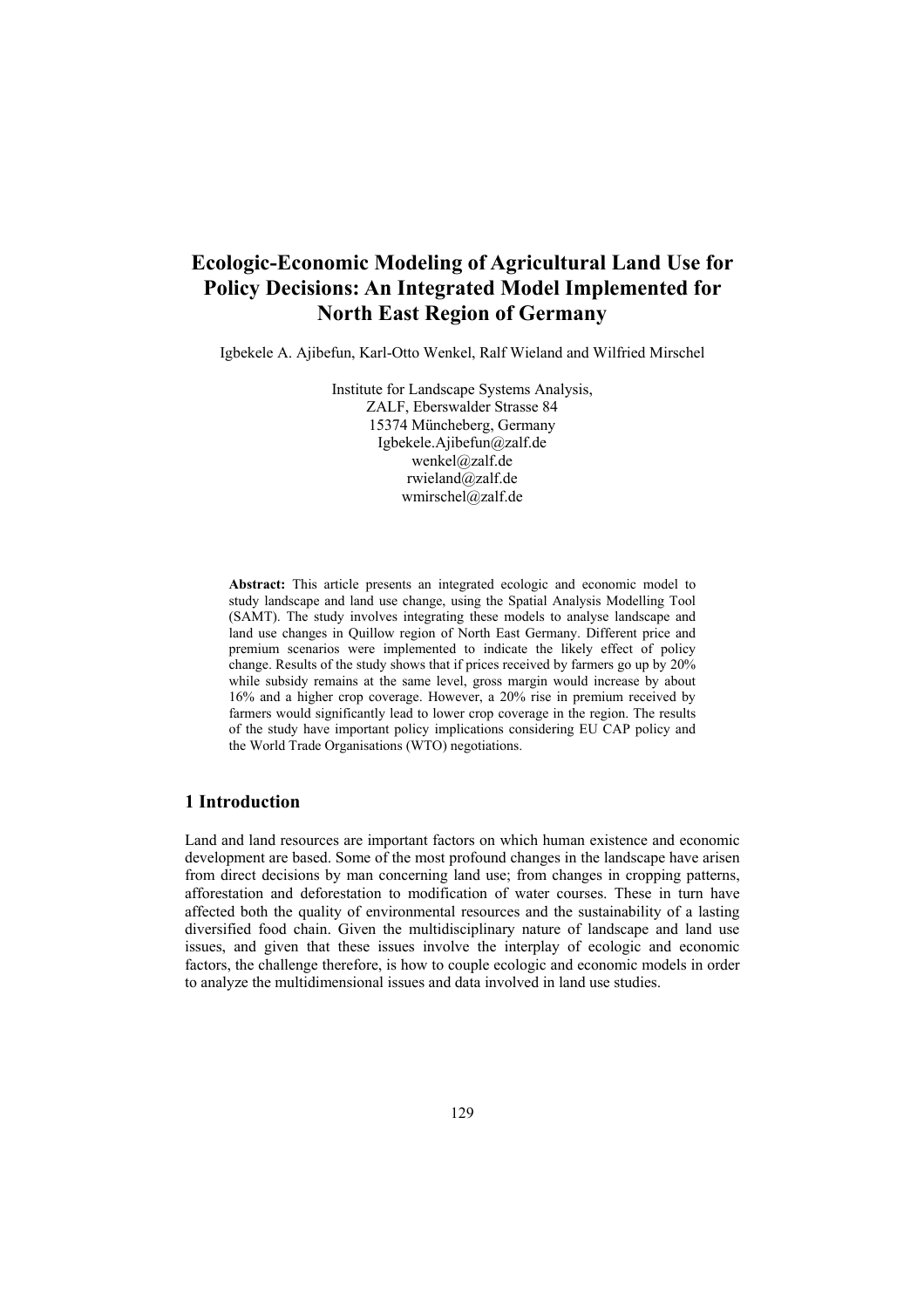Sustainability aims at use and preservation of private and public goods for current and future survival of mankind with high level of probability. Measurement of environmental sustainability should then include selection of quantifiable sustainability indicators which can be used to describe the behaviour and performance of environmental production system across space and time. A key process to attaining sustainability in agricultural production and environment is to assess the impacts of land use as well as changes in policy on ecologic and economic variables. Whereas land use studies received much attention in the literature, the issue of how to formalize quantification of land use systems and integration of ecologic-economic variables into the models, especially at regional scale, has only been addressed to a limited extent.

## **2 Integrated Model Applied to North East Region**

The integrated model consists of the following parts: (i) Economic module, which involves linear programming model to describe the economic decision behaviour of farmers. Linear programming (LP) is the most common optimization tool in agricultural land use studies. The LP has received wide applications in land use decision analysis ([Za03], [BNH99], [CAC98], [KVV99]). The output from the LP model is combined with soil data to produce land use map. (ii) Ecologic module which involves modeling the physical environment of agricultural production activities. Also included in the ecologic component are the following (iii) Erosion model which uses the DGM 25, the soil loss equation was derived using rainfall erosivity factor, soil erodibility factor, slope and slope length factor, vegetative cover factor and conservation practice factor.

The Spatial Analysis Modelling Tool (SAMT) computer software [Wi04] was used to implement the integrated model. SAMT is a computer programme for landscape and land use spatial analysis. SAMT is linked to a large database, which describes the regional agricultural practices in great details. In the database, there is comprehensive description of crop production practices. Detailed description of SAMT is given in [Wi04]. Detailed description of data and study region is provided in [Aj04].

#### **3 Results and Discussions**

Gross margins were calculated based on inputs and outputs relationship. Prices and subsidies were considered to be at the level of 2002 in the study area. Machinery costs and working hours were calculated according to standard data [KT02]. Ecologic and economic effects of different scenarios were analyzed. The Scenarios include: (a) Base scenario, representing current land use (b) 20% increase in price while premium remains the same (c) 20% increase in premium while price remains the same (d) Current price maintained with no premium. The results of analysis show that if prices received by farmers go up by 20% while subsidy remains at the same level, gross margin would increase by about16%. On the other hand, if subsidy received by farmers goes up by 20% while prices remain at the same level, then the gross margin would go up by 11%.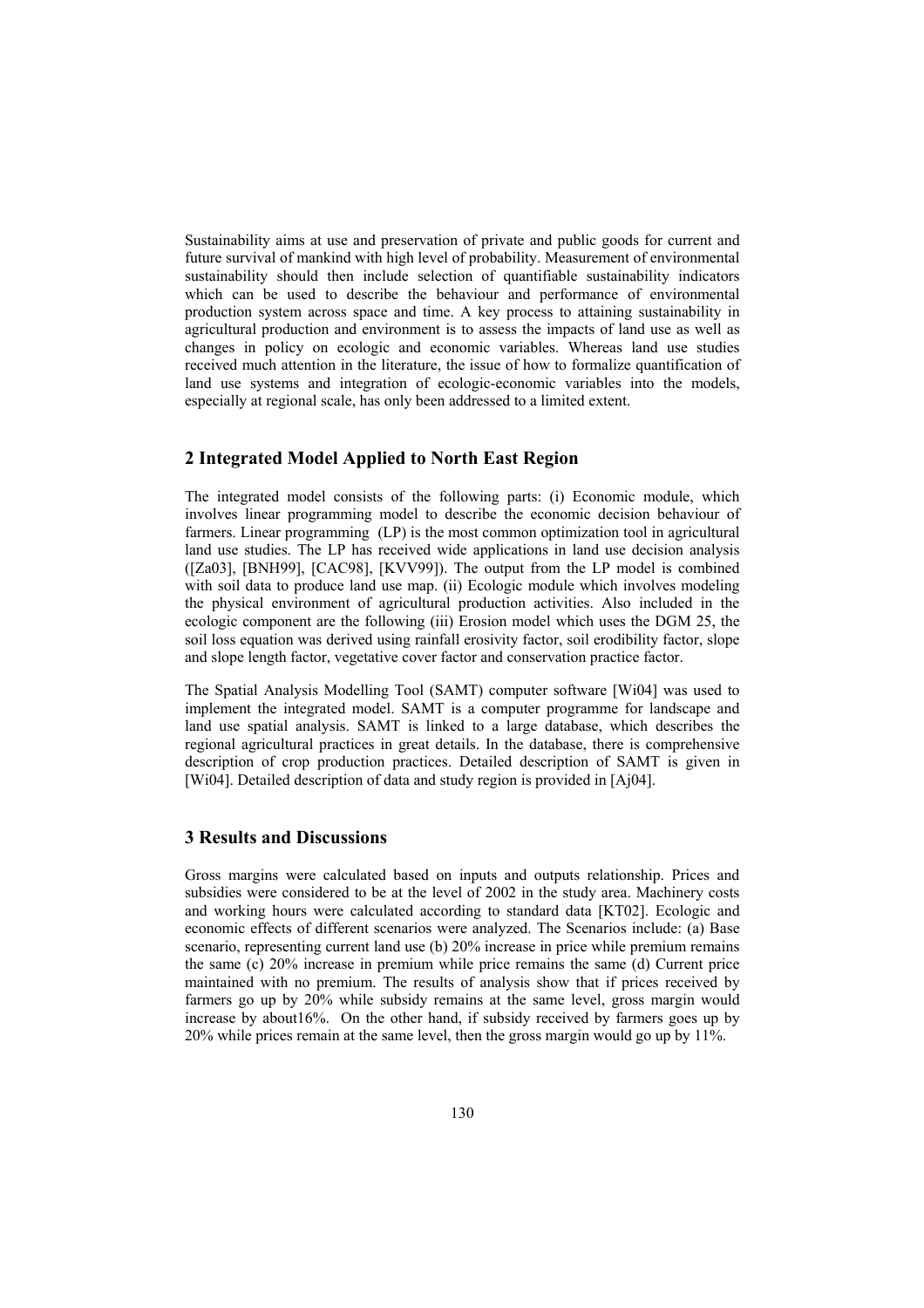However, with zero premium, the gross margin derived from farm would decline by 11.1%. The GIS maps in figures 2 (a-d) show that changes in price and premium policies would result in different crop coverage for the area. Combining the results from the economic model with that of the ecologic model produces the potential erosion risk of the current land use and predict the future erosion potential. While there is presently low erosion potential risk in the study region, there is high erosion potential risk by the year 2030 (figure 2(e). These results seem to be realistic as they are consistent with the current land use and erosion situation in the study area.

## **4 Conclusion**

The results obtained in this study is an indication that the current subsidy being enjoyed by European farmers has serious impact on their income and any change in policy concerning subsidy payment will not only affect the income of the farmers but would have serious implications on land use and landscape changes in the region.



Figure 1: Typology of the Implemented Integrated Economic-Ecologic Spatial Model